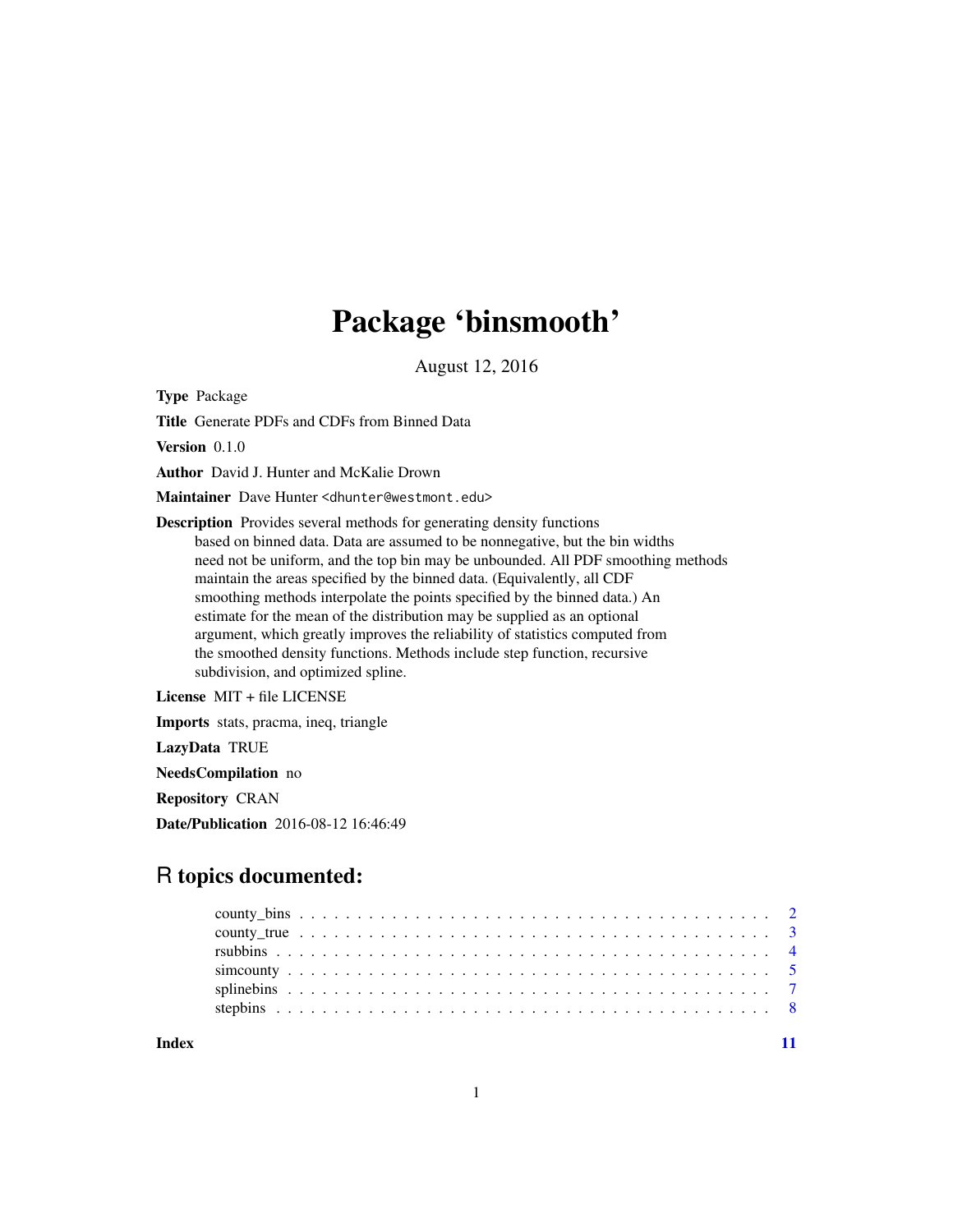<span id="page-1-1"></span><span id="page-1-0"></span>

Binned income data from 3,221 counties in the U.S. and Puerto Rico.

# Usage

```
data("county_bins")
```
### Format

A data frame with 51536 observations on the following 6 variables.

fips Number identifying the county

households Bin counts

bin\_min Left endpoints of bins (US Dollars)

bin\_max Right endpoints of bins

county County name

state State name

#### Source

U.S. Census Bureau, American Community Survey: [https://www.census.gov/programs-survey](https://www.census.gov/programs-surveys/acs/)s/ [acs/](https://www.census.gov/programs-surveys/acs/)

# See Also

[county\\_true](#page-2-1)

```
data(county_bins)
data(county_true)
binedges <- county_bins$bin_max[county_bins$fips=="6083"]+0.5 # continuity correction
bincounts <- county_bins$households[county_bins$fips=="6083"]
smean <- county_true$mean_true[county_true$fips=="6083"]
plot(splinebins(binedges, bincounts, smean)$splinePDF, 0, 300000,
     n=500, main="Santa Barbara County")
plot(stepbins(binedges, bincounts, smean)$stepPDF, do.points=FALSE, col="red", add=TRUE)
```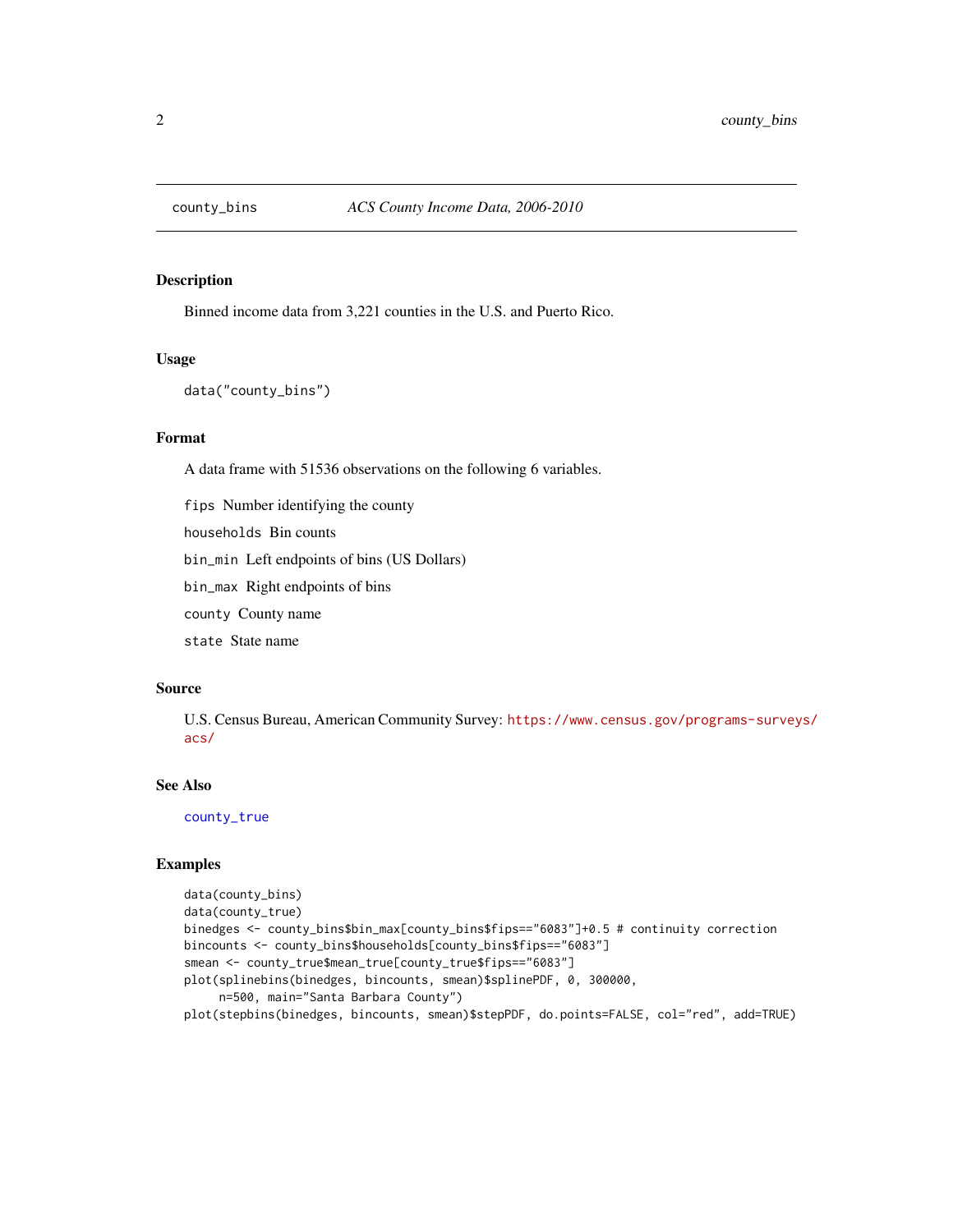<span id="page-2-1"></span><span id="page-2-0"></span>

Statistics computed from raw data on 3,221 counties in the U.S. and Puerto Rico.

# Usage

data("county\_true")

#### Format

A data frame with 3221 observations on the following 4 variables.

fips Number identifying the county

mean\_true Sample mean

median\_true Sample median

gini\_true Gini coefficient

### Source

U.S. Census Bureau, American Community Survey: [https://www.census.gov/programs-survey](https://www.census.gov/programs-surveys/acs/)s/ [acs/](https://www.census.gov/programs-surveys/acs/)

# See Also

[county\\_bins](#page-1-1)

```
data(county_bins)
data(county_true)
binedges <- county_bins$bin_max[county_bins$fips=="6083"]+0.5 # continuity correction
bincounts <- county_bins$households[county_bins$fips=="6083"]
smean <- county_true$mean_true[county_true$fips=="6083"]
plot(stepbins(binedges, bincounts, smean)$stepPDF, do.points=FALSE,
     main="Santa Barbara County")
```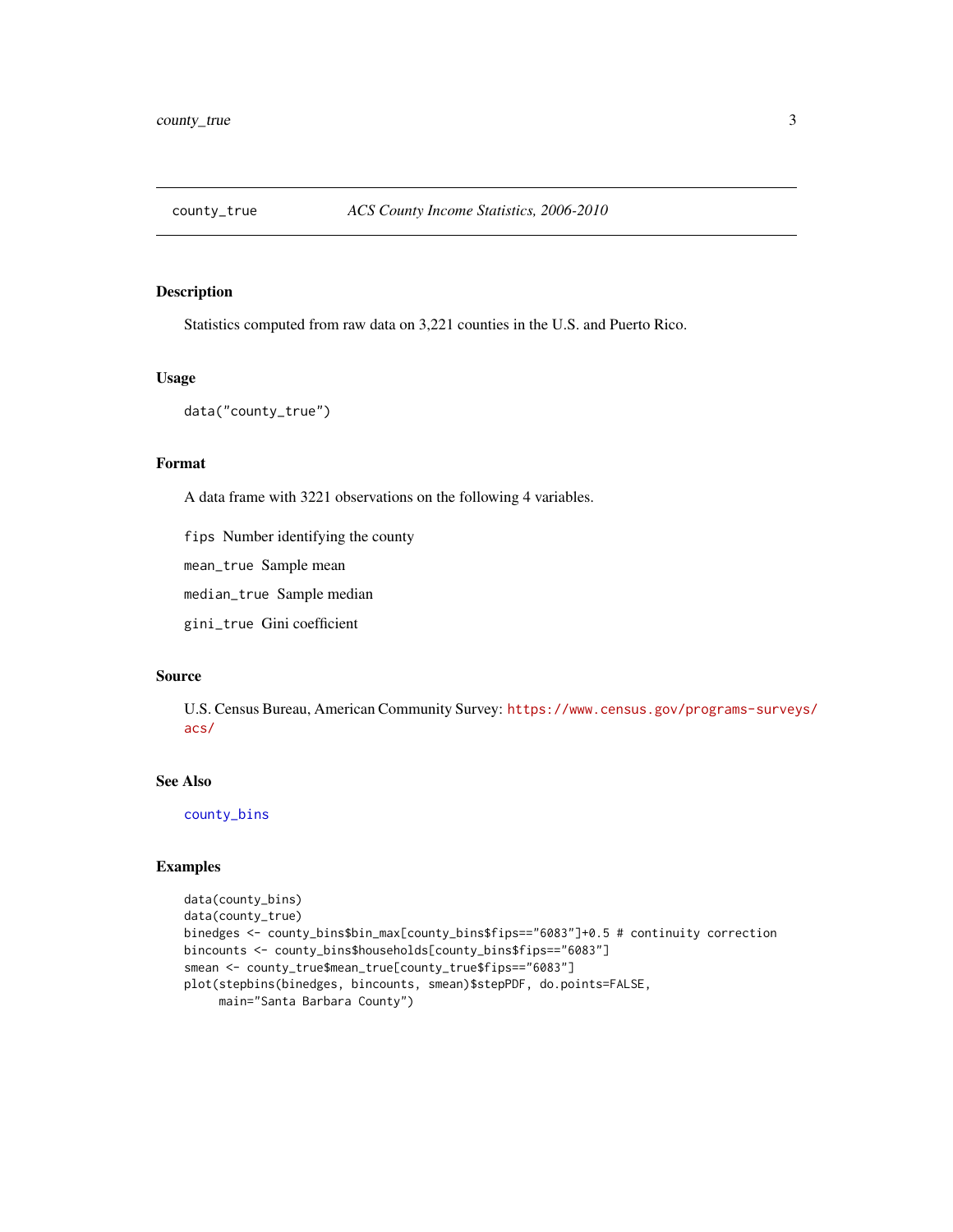<span id="page-3-0"></span>

Creates a PDF and CDF based on a set of binned data, using recursive subdivision on a step function.

# Usage

```
rsubbins(bEdges, bCounts, m=NULL, eps1 = 0.25, eps2 = 0.75, depth = 3,
       tailShape = c("onebin", "pareto", "exponential"),
       nTail=16, numIterations=20, pIndex=1.160964, tbRatio=0.8)
```
# Arguments

| bEdges        | A vector $e_1, e_2, \ldots, e_n$ giving the right endpoints of each bin. The value in $e_n$ is<br>ignored and assumed to be Inf or NA, indicating that the top bin is unbounded.<br>The edges determine <i>n</i> bins on the intervals $e_{i-1} \le x \le e_i$ , where $e_0$ is assumed<br>to be $0$ . |
|---------------|--------------------------------------------------------------------------------------------------------------------------------------------------------------------------------------------------------------------------------------------------------------------------------------------------------|
| bCounts       | A vector $c_1, c_2, \ldots, c_n$ giving the counts for each bin (i.e., the number of data<br>elements in each bin). Assumed to be nonnegative.                                                                                                                                                         |
| m             | An estimate for the mean of the distribution. If no value is supplied, the mean<br>will be estimated by (temporarily) setting $e_n$ equal to $2e_{n-1}$ .                                                                                                                                              |
| eps1          | Parameter controlling how far the edges of the subdivided bins are shifted. Must<br>be between $0$ and $0.5$ .                                                                                                                                                                                         |
| eps2          | Parameter controlling how wide the middle subdivison of each bin should be.<br>Must be between 0 and 1.                                                                                                                                                                                                |
| depth         | Number of times to subdivide the bins.                                                                                                                                                                                                                                                                 |
| tailShape     | Must be one of "onebin", "pareto", or "exponential".                                                                                                                                                                                                                                                   |
| nTail         | The number of bins to use to form the initial tail, before recursive subdivision.<br>Ignored if tailShape equals "onebin".                                                                                                                                                                             |
| numIterations | The number of iterations to optimize the tail to fit the mean. Ignored if tail Shape<br>equals "onebin".                                                                                                                                                                                               |
| pIndex        | The Pareto index for the shape of the tail. Defaults to $\ln(5)/\ln(4)$ . Ignored<br>unless tailShape equals "pareto".                                                                                                                                                                                 |
| tbRatio       | The decay ratio for the tail bins. Ignored unless tail Shape equals "exponential".                                                                                                                                                                                                                     |

#### Details

First, a step function PDF is created, as described in [stepbins](#page-7-1). The bins of the resulting PDF are then recursively subdivided and shifted in a manner that preserves the area of the original bins, resulting in a step function with finer bins.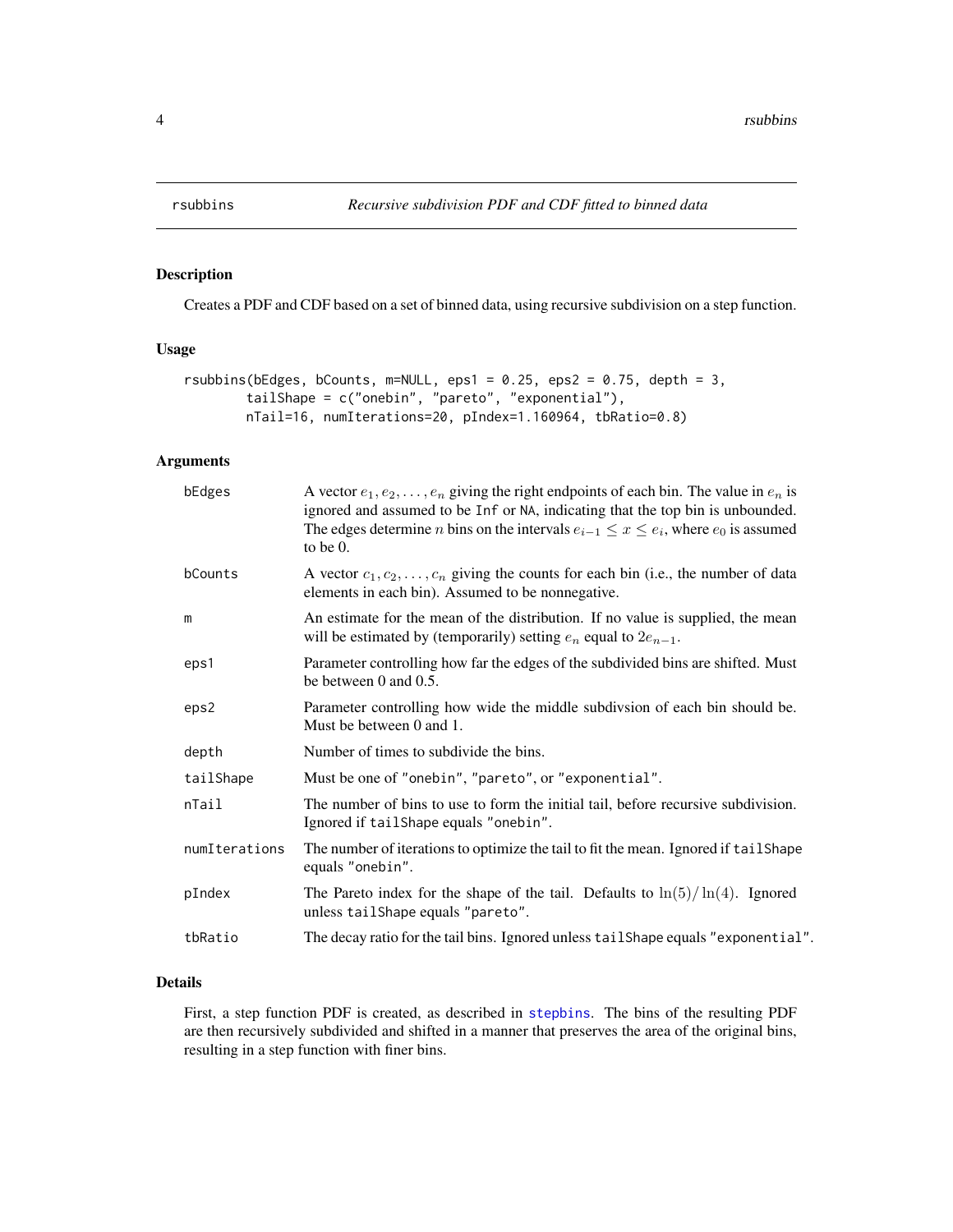#### <span id="page-4-0"></span>simcounty 5

### Value

Returns a list with the following components.

| rsubPDF      | A stepfun function giving the fitted PDF.                                                                                                                                                    |
|--------------|----------------------------------------------------------------------------------------------------------------------------------------------------------------------------------------------|
| rsubCDF      | A piecewise-linear approxfun function giving the CDF.                                                                                                                                        |
| E            | The right-hand endpoint of the support of the PDF.                                                                                                                                           |
| shrinkFactor | If the supplied estimate for the mean is too small to be fitted with a step function,<br>the bins edges will be scaled by shrink Factor, which will be chosen less than<br>(and close to) 1. |

# Author(s)

David J. Hunter and McKalie Drown

#### References

Hunter, D., Drown, M., and von Hippel, P. (2016) *Optimized smoothing techniques for binned data*, in preparation.

# See Also

[stepbins](#page-7-1)

#### Examples

```
# 2005 ACS data from Cook County, Illinois
binedges <- c(10000,15000,20000,25000,30000,35000,40000,45000,
              50000,60000,75000,100000,125000,150000,200000,NA)
bincounts <- c(157532,97369,102673,100888,90835,94191,87688,90481,
               79816,153581,195430,240948,155139,9452,92166,103217)
rsb <- rsubbins(binedges, bincounts, 76091, tailShape="pareto")
plot(rsb$rsubPDF, do.points=FALSE)
plot(rsb$rsubCDF, 0, rsb$E)
library(pracma)
integral(rsb$rsubPDF, 0, rsb$E)
integral(function(x){1-rsb$rsubCDF(x)}, 0, rsb$E) #mean is approximated
```
simcounty *Simulate data to mimic* [county\\_bins](#page-1-1) *and* [county\\_true](#page-2-1)

#### Description

Samples from a selection of distributions (Gamma, Lognormal, Weibull, Triangle) to simulate income data in the format used in the American Community Survey data ([county\\_bins](#page-1-1) and [county\\_true](#page-2-1)).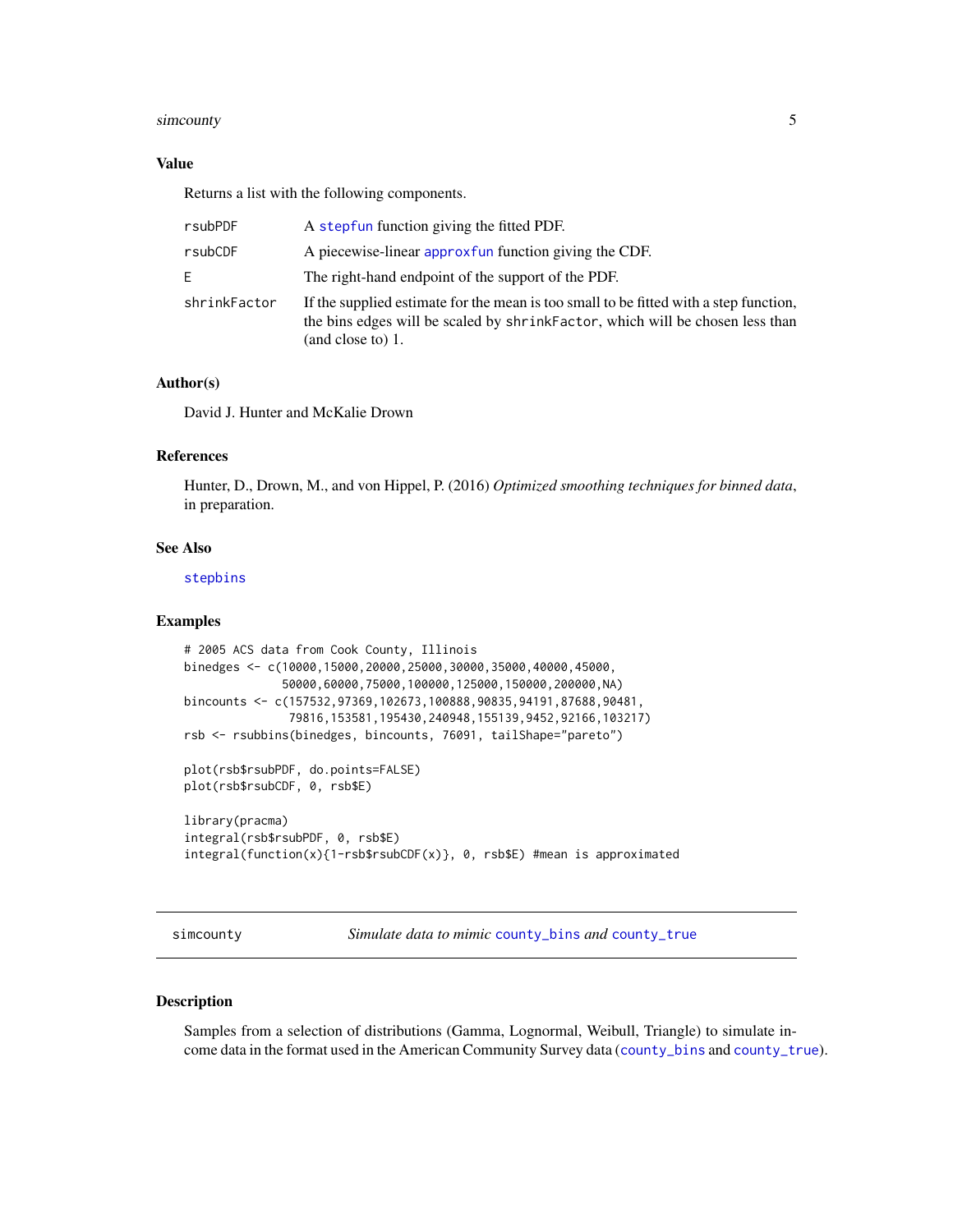#### <span id="page-5-0"></span>Usage

```
simcounty(numCounties, minPop = 1000, maxPop = 100000,
       bin_minimums = c(0, 10000, 15000, 20000, 25000, 30000, 35000, 40000, 45000,
                          50000, 60000, 75000, 100000, 125000, 150000, 200000))
```
# Arguments

| numCounties  | The number of counties to simulate data for               |
|--------------|-----------------------------------------------------------|
| minPop       | Minimum population to sample (default $= 1000$ )          |
| maxPop       | Maximum population to sample (default = $100000$ )        |
| bin_minimums | Bin edges. Defaults to the edges used in the Census data. |

# Details

The county names will tell which distributions were sampled to simulate each county.

# Value

Returns a list of two data frames:

| county_bins | Simulated binned income data          |
|-------------|---------------------------------------|
| county_true | Statistics computed from the raw data |

# Author(s)

David J. Hunter and McKalie Drown

# References

Hunter, D., Drown, M., and von Hippel, P. (2016) *Optimized smoothing techniques for binned data*, in preparation.

# See Also

[county\\_bins](#page-1-1), [county\\_true](#page-2-1)

```
1 \leftarrow simcounty(5)
cb <- l$county_bins
ct <- l$county_true
sbl <- splinebins(cb$bin_max[cb$fips==103], cb$households[cb$fips==103],
                  ct$mean_true[ct$fips==103])
stl <- stepbins(cb$bin_max[cb$fips==105], cb$households[cb$fips==105],
                ct$mean_true[ct$fips==105])
plot(sbl$splinePDF, 0, 300000, n=500)
plot(stl$stepPDF, do.points=FALSE, main=cb$county[cb$fips==105][1])
```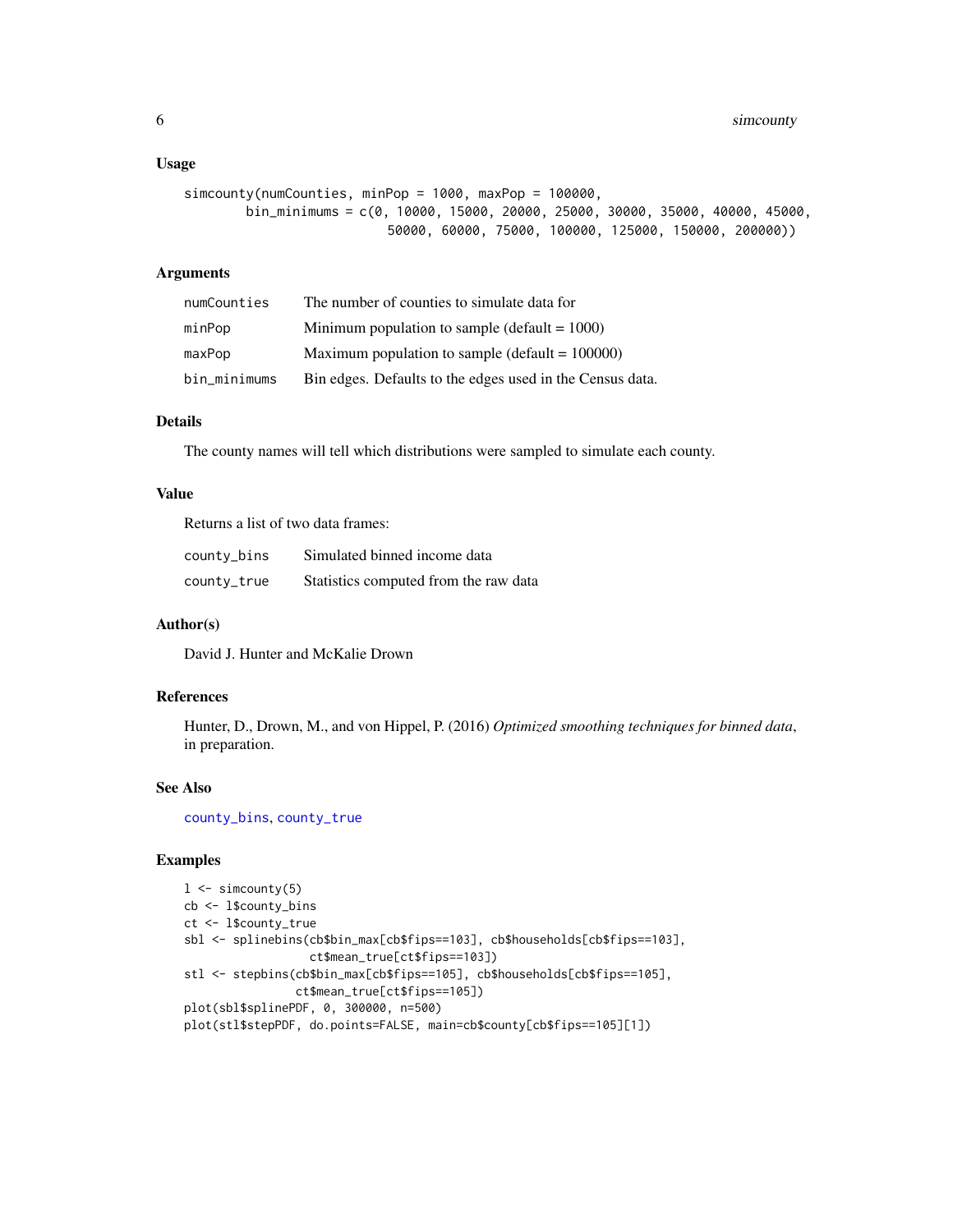<span id="page-6-0"></span>

Creates a smooth cubic spline CDF and piecewise-quadratic PDF based on a set of binned data (edges and counts).

# Usage

```
splinebins(bEdges, bCounts, m = NULL,
          numIterations = 16, monoMethod = c("hyman", "monoH.FC"))
```
# Arguments

| bEdges        | A vector $e_1, e_2, \ldots, e_n$ giving the right endpoints of each bin. The value in $e_n$ is<br>ignored and assumed to be Inf or NA, indicating that the top bin is unbounded.<br>The edges determine <i>n</i> bins on the intervals $e_{i-1} \le x \le e_i$ , where $e_0$ is assumed<br>to be $0$ . |
|---------------|--------------------------------------------------------------------------------------------------------------------------------------------------------------------------------------------------------------------------------------------------------------------------------------------------------|
| bCounts       | A vector $c_1, c_2, \ldots, c_n$ giving the counts for each bin (i.e., the number of data<br>elements in each bin). Assumed to be nonnegative.                                                                                                                                                         |
| m             | An estimate for the mean of the distribution. If no value is supplied, the mean<br>will be estimated by (temporarily) setting $e_n$ equal to $2e_{n-1}$ .                                                                                                                                              |
| numIterations | The number of iterations performed by a binary search that optimizes the CDF<br>to fit the mean.                                                                                                                                                                                                       |
| monoMethod    | The method for constructing a monotone spline. Must be one of "hyman" or<br>"monoH.FC". The former choice tends to integrate faster and produce smoother<br>density functions. See spline fun for more details.                                                                                        |

# Details

Fits a monotone cubic spline to the points specified by the binned data to produce a smooth cumulative distribution function. The PDF is then obtained by differentiating, so it will be piecewise quadratic and preserve the area of each bin.

#### Value

Returns a list with the following components.

| splinePDF    | A piecewise-quadratic function giving the fitted PDF.                                                                                                                                   |
|--------------|-----------------------------------------------------------------------------------------------------------------------------------------------------------------------------------------|
| stepCDF      | A piecewise-cubic function giving the CDF.                                                                                                                                              |
| E.           | The right-hand endpoint of the support of the PDF.                                                                                                                                      |
| shrinkFactor | If the supplied estimate for the mean is too small to be fitted with our method,<br>the bins edges will be scaled by shrink Factor, which will be chosen less than<br>(and close to) 1. |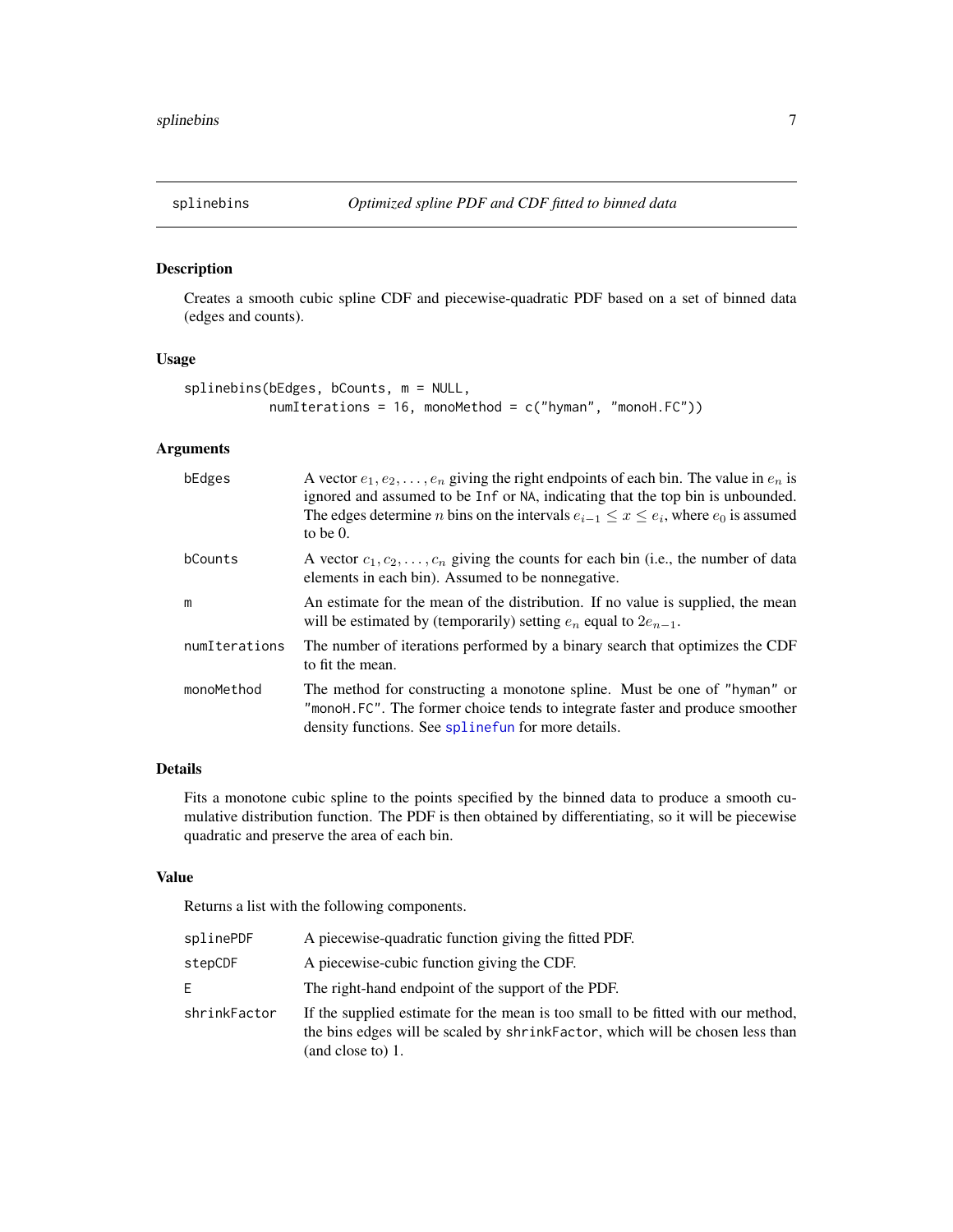#### <span id="page-7-0"></span>Author(s)

David J. Hunter and McKalie Drown

#### References

Hunter, D., Drown, M., and von Hippel, P. (2016) *Optimized smoothing techniques for binned data*, in preparation.

#### Examples

```
# 2005 ACS data from Cook County, Illinois
binedges <- c(10000,15000,20000,25000,30000,35000,40000,45000,
              50000,60000,75000,100000,125000,150000,200000,NA)
bincounts <- c(157532,97369,102673,100888,90835,94191,87688,90481,
               79816,153581,195430,240948,155139,9452,92166,103217)
sb <- stepbins(binedges, bincounts, 76091)
splb <- splinebins(binedges, bincounts, 76091)
plot(splb$splinePDF, 0, 300000, n=500)
plot(sb$stepPDF, do.points=FALSE, col="gray", add=TRUE)
# notice that the curve preserves bin area
library(pracma)
integral(splb$splinePDF, 0, splb$E)
integral(function(x){1-splb$splineCDF(x)}, 0, splb$E)
splb <- splinebins(binedges, bincounts, 76091, numIterations=20)
integral(function(x){1-splb$spliteCDF(x)}, 0, splb$E) # closer to given mean
```
<span id="page-7-1"></span>stepbins *Step function PDF and CDF fitted to binned data*

#### Description

Creates a step function PDF and CDF based on a set of binned data (edges and counts).

#### Usage

```
stepbins(bEdges, bCounts, m = NULL,
         tailShape = c("onebin", "pareto", "exponential"),
         nTail = 16, numIterations = 20, pIndex = 1.160964, tbRatio = 0.8)
```
#### Arguments

bEdges A vector  $e_1, e_2, \ldots, e_n$  giving the right endpoints of each bin. The value in  $e_n$  is ignored and assumed to be Inf or NA, indicating that the top bin is unbounded. The edges determine *n* bins on the intervals  $e_{i-1} \leq x \leq e_i$ , where  $e_0$  is assumed to be 0.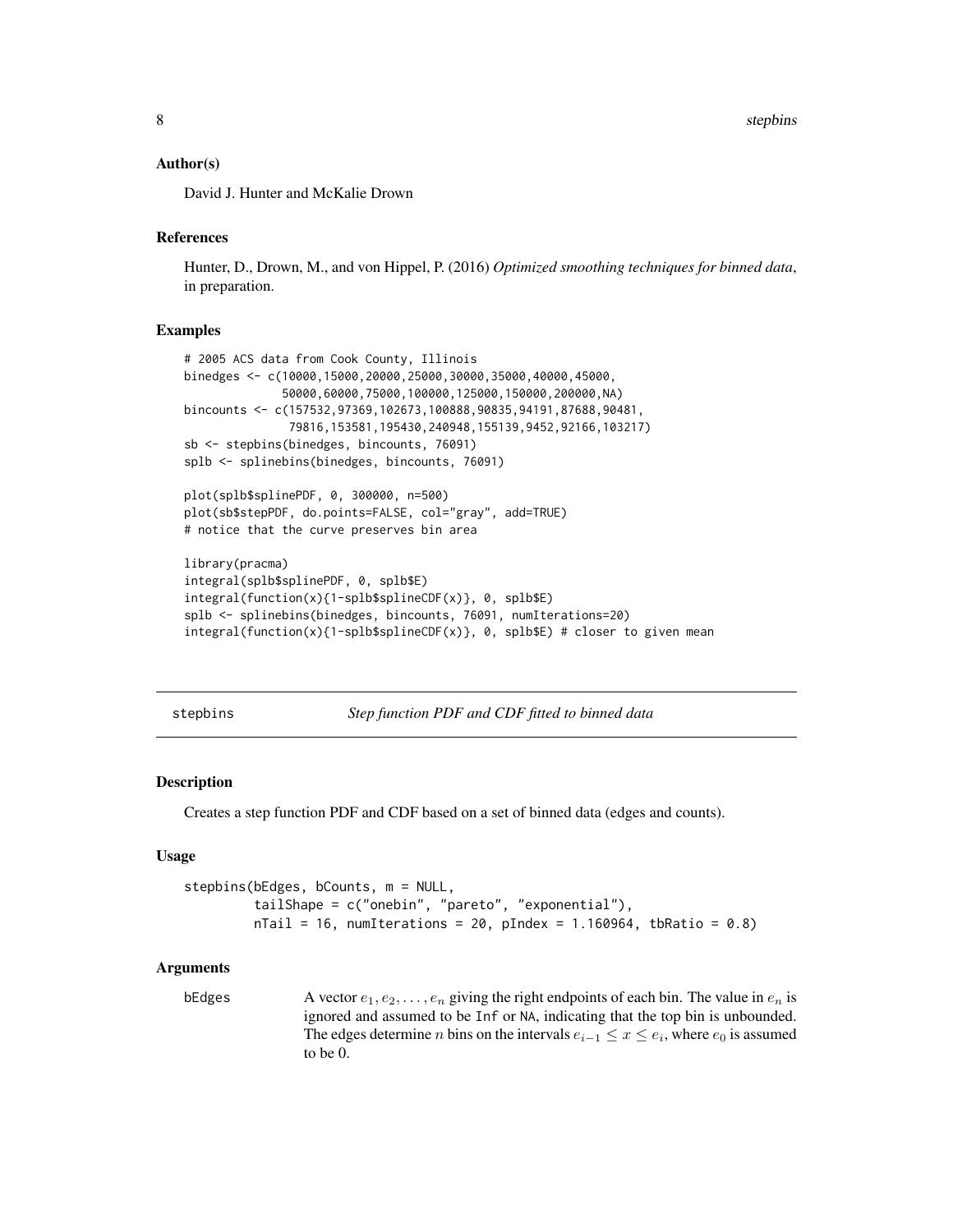#### <span id="page-8-0"></span>stepbins 9

| bCounts       | A vector $c_1, c_2, \ldots, c_n$ giving the counts for each bin (i.e., the number of data<br>elements in each bin). Assumed to be nonnegative.            |
|---------------|-----------------------------------------------------------------------------------------------------------------------------------------------------------|
| m             | An estimate for the mean of the distribution. If no value is supplied, the mean<br>will be estimated by (temporarily) setting $e_n$ equal to $2e_{n-1}$ . |
| tailShape     | Must be one of "onebin", "pareto", or "exponential".                                                                                                      |
| nTail         | The number of bins to use to form the tail. Ignored if tail Shape equals "onebin".                                                                        |
| numIterations | The number of iterations to optimize the tail to fit the mean. Ignored if tailshape<br>equals "onebin".                                                   |
| pIndex        | The Pareto index for the shape of the tail. Defaults to $\ln(5)/\ln(4)$ . Ignored<br>unless tail Shape equals "pareto".                                   |
| tbRatio       | The decay ratio for the tail bins. Ignored unless tail Shape equals "exponential".                                                                        |

# Details

We assume that the left endpoint of the first bin is 0 and that the top bin is unbounded. Options exist to replace the top bin with a single bin or a sequence of bins in the shape of a Pareto or exponential tail. The density functions will fit a supplied estimate for the population mean, if supplied.

# Value

Returns a list with the following components.

| stepPDF      | A stepfun function giving the fitted PDF.                                                                                                                                                   |
|--------------|---------------------------------------------------------------------------------------------------------------------------------------------------------------------------------------------|
| stepCDF      | A piecewise-linear approxfun function giving the CDF.                                                                                                                                       |
| E.           | The right-hand endpoint of the support of the PDF.                                                                                                                                          |
| shrinkFactor | If the supplied estimate for the mean is too small to be fitted with a step function,<br>the bins edges will be scaled by shrinkFactor, which will be chosen less than<br>(and close to) 1. |

#### Author(s)

David J. Hunter and McKalie Drown

#### References

Hunter, D., Drown, M., and von Hippel, P. (2016) *Optimized smoothing techniques for binned data*, in preparation.

```
# 2005 ACS data from Cook County, Illinois
binedges <- c(10000,15000,20000,25000,30000,35000,40000,45000,
              50000,60000,75000,100000,125000,150000,200000,NA)
bincounts <- c(157532,97369,102673,100888,90835,94191,87688,90481,
               79816,153581,195430,240948,155139,9452,92166,103217)
sb <- stepbins(binedges, bincounts, 76091)
sbpt <- stepbins(binedges, bincounts, 76091, tailShape="pareto")
```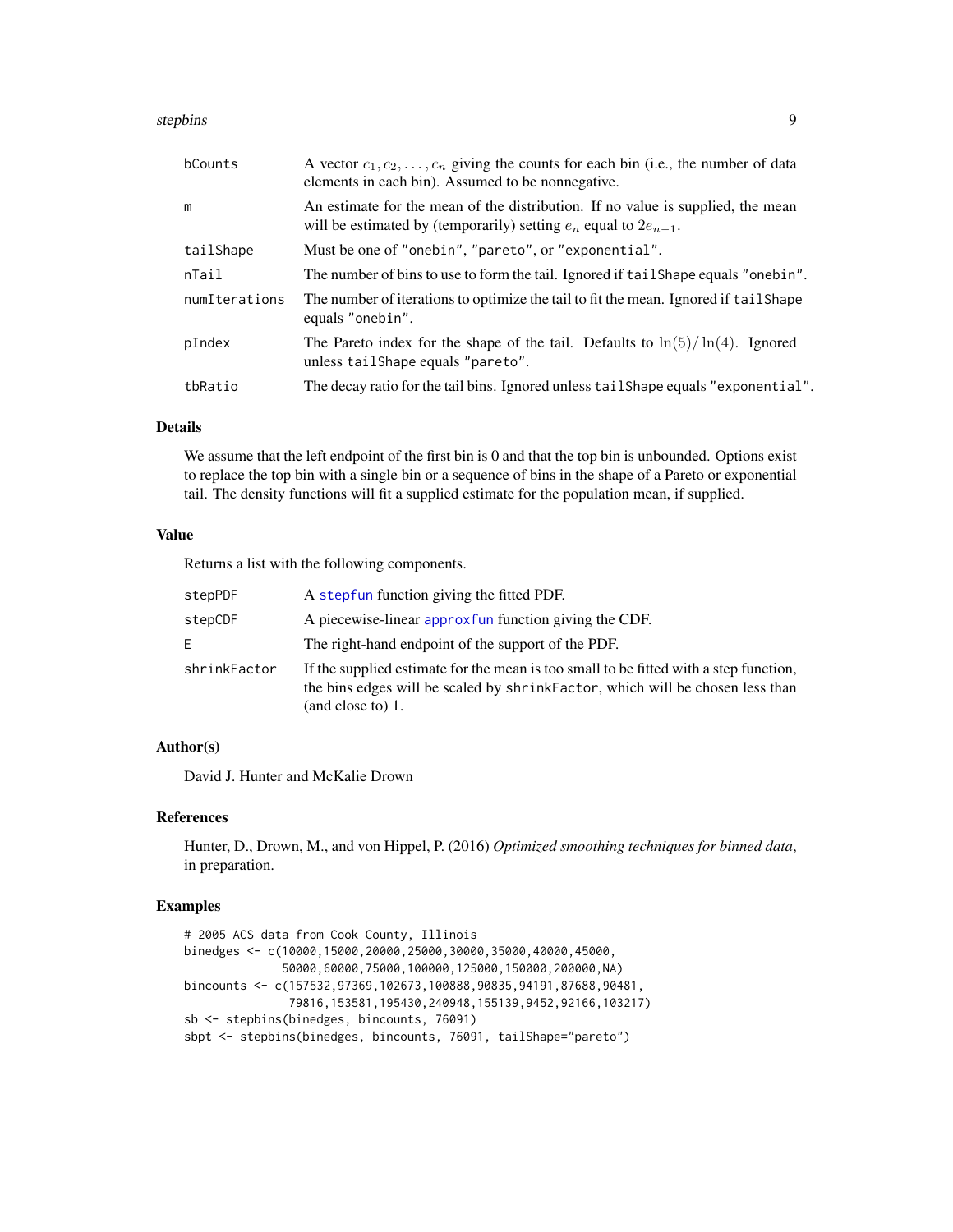#### 10 stepbins

```
plot(sb$stepPDF)
plot(sbpt$stepPDF, do.points=FALSE)
plot(sb$stepCDF, 0, sb$E+100000)
```

```
library(pracma)
integral(sb$stepPDF, 0, sb$E)
integral(function(x){1-sb$stepCDF(x)}, 0, sb$E)
```